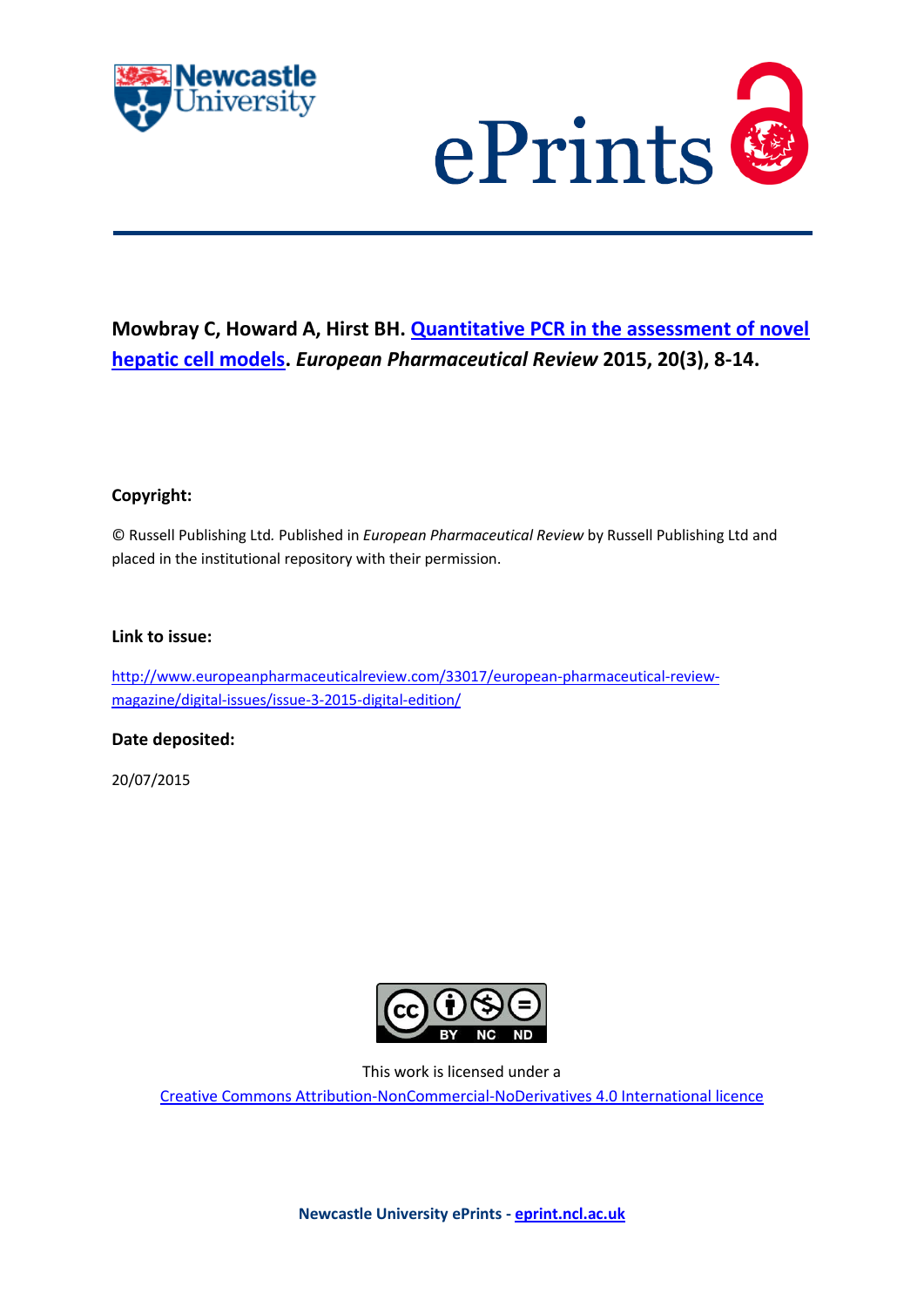

# Quantitative PCR in the assessment of novel hepatic cell models

Catherine Mowbray, Alison Howard and Barry H. Hirst Newcastle University

The process of amplifying DNA by exploiting the polymerase chain reaction (PCR) was first reported in the 1980s by Mullis and colleagues**<sup>1</sup>** . This formed the basis for the next step of PCR technology: using dyes to quantify the amount of DNA being produced after each cycle of the reaction. This process became known as quantitative real-time PCR (qPCR) and has been extensively used to assess the expression of genes from a huge variety of species, becoming a fundamental tool in investigative studies within molecular biology. Here, we discuss the use of qPCR to assess the differentiation of hepatic cell models at an early stage to inform model selection for drug development uses.

#### **Background**

qPCR functions by generating a fluorescent reading with every cycle, which increases exponentially in line with the quantity of DNA present in each well. Generally, qPCR instruments report back the cycle number at which fluorescence first becomes significantly different from the background (variously referred to as Cq, Ct or Cp). This is then used to calculate the concentration of the starting mRNA in the sample

by comparison to a standard curve or in calculation of the value of ΔΔCt to determine relative changes in expression of a gene (see **<sup>2</sup>** for explanation).

Although this is essentially straightforward, it is in fact often oversimplified and care is required in all aspects of sample preparation, storage of both samples and reagents, both design and verification of PCR assays and appropriate assessment of normalisation procedures to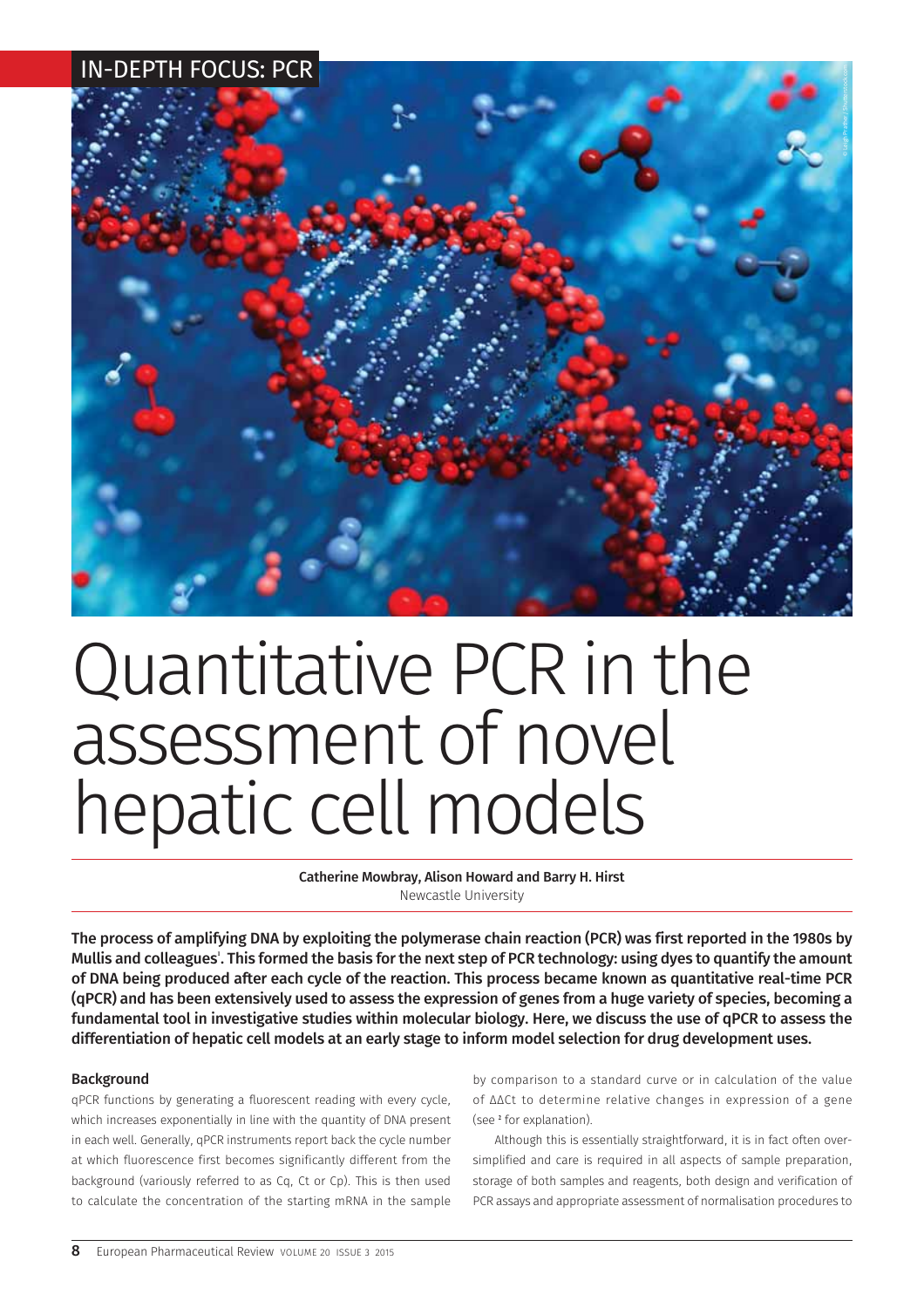ensure high quality data are produced. Without this verification, the end results can be at best disappointing and at worst entirely misleading. This is an area that needs recognition and significant improvements if qPCR studies are to have relevance in scientific reporting. The publication of inaccurate data due to elementary mistakes can and possibly has damaged the reputation of this technique for producing reliable and repeatable data. This was

critically recognised by Steve Bustin and colleagues**<sup>3</sup>** , who published the Minimum Information for Publication of Quantitative Real-Time PCR Experiments (MIOE) guidelines in an attempt to improve qPCR standards. This provides a basic set of requirements for producing a reliable and repeatable qPCR assay

**CG** Currently, the gold standard model for *in vitro* testing of novel compounds is the primary hepatocyte

assessment of a model.

The search for appropriate cell lines

produce toxic effects in later studies or even in patients. The cost of bringing a drug to market has been estimated to be \$800 million to \$2 billion**4,5** so any improvement in the process of testing novel compounds to yield more reliable, relevant data in terms of predicting effects in patients would be of enormous benefit both to patients and in reducing costs overall.

The liver plays a critical role in drug metabolism and excretion in the body and so, currently, the gold standard model for *in vitro* testing of novel compounds is the primary hepatocyte. These are isolated directly

challenge or treatment in a variety of cell lines, or in the preliminary

Drug development is an expensive process, especially considering the fact that a compound can pass through initial tests unscathed but then

> from human liver and used within a short time frame to provide the most relevant data currently possible from a cell model. However, together with the moral and ethical dilemmas of using such tissue, consistent and reliable supply can be an issue since the cells must be used within a short time frame to minimise de-differentiation away from the true *in vivo* hepatic phenotype. Primary hepatocytes are therefore a costly model to use and not ideally suited to initial highthroughput drug discovery phases. Although there are other systems such as cryopreserved hepatocytes available, there continues to be a search for cell lines which could reliably predict toxicity and drug-drug interactions, with the potential to cut the costs of drug development dramatically.

> Cell lines are relatively cheap and easy to maintain but do have their drawbacks. Well established hepatocyte-like or hepatocytederived cell lines such as HepG2 have been shown to differ markedly from the *in vivo* hepatocyte. This is especially evident in expression of metabolising enzymes like the cytochrome P450 (CYP) family, some of which are particularly important in drug metabolism**6-11**. A fairly recently established cell line, HepaRG, is potentially phenotypically much closer to the *in vivo* hepatocyte**12-16**. Further hepatocyte-like differentiation may be achieved by treatment with dimethyl sulphoxide (DMSO), which is also used in maintaining the differentiated state of isolated primary hepatocytes**17**.

#### Hepatic cell line experiment

Here, we investigated DMSO treatment of



**Figure 1:** Development of a qPCR assay for albumin. Part (a) shows primer and exon locations, melting temperature and product length, with endpoint PCR results shown in part (b). Part (c) shows sequencing results for the product. Data concerning the qPCR assay are shown in parts (d) and (e), where melt peaks, the corresponding melting temperatures and standard curve information are displayed

to improve the quality of data reported. This is particularly important when qPCR data are being collated from the literature and used in

comparisons, such as in the assessment of tissue responses to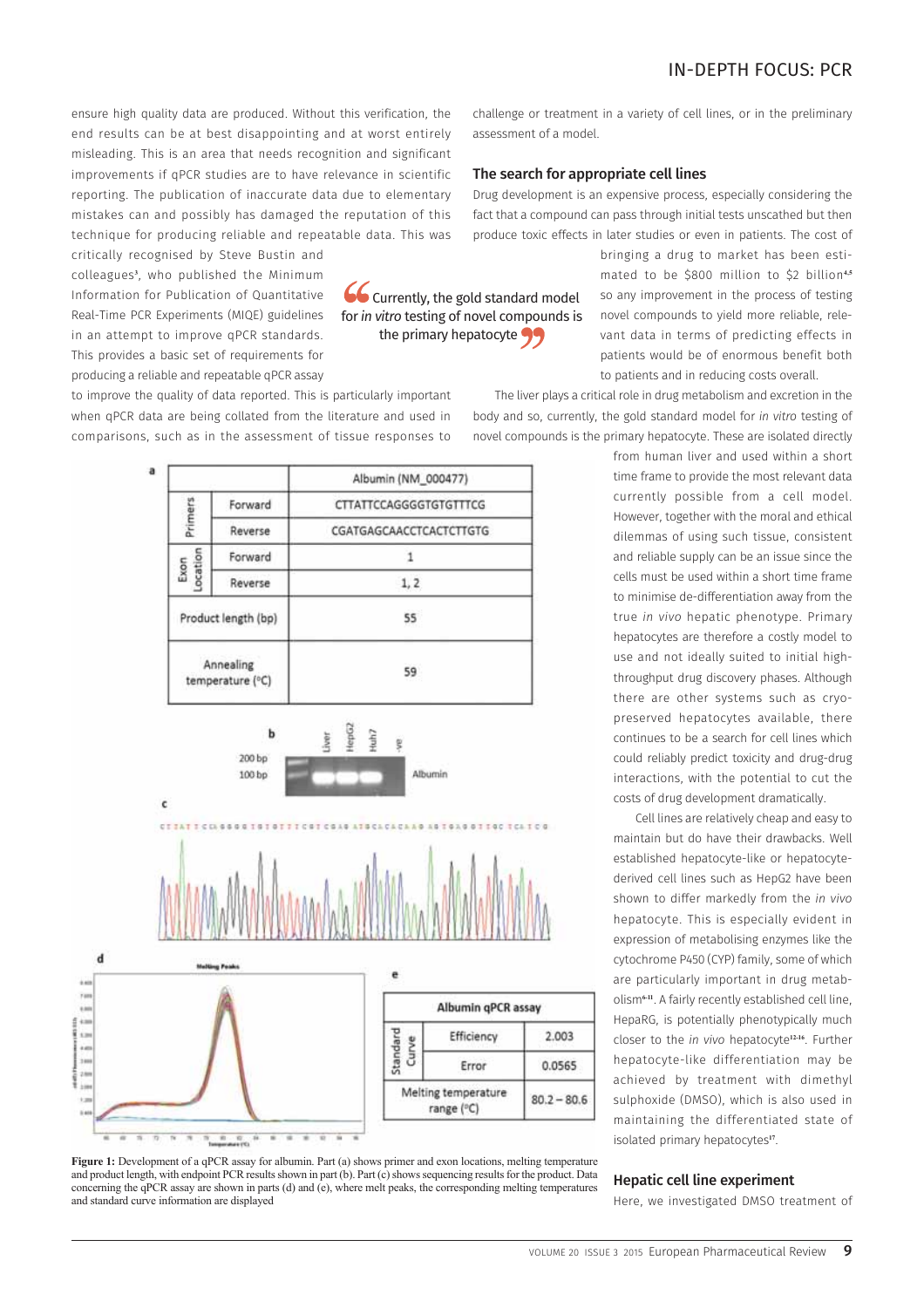two other established hepatocyte-derived human cell lines, HepG2 and Huh7. qPCR was used to assess expression of a variety of genes in relation to *in vivo* levels, which was then compared to available data from the literature for HepaRG cells.

HepG2 and Huh7 cells were grown on six-well plastic plates in normal growth media until roughly 90% confluent and subsequently treated with 1% DMSO (v/v) for up to 30 days. Initial expression data for markers of differentiation indicated an optimal exposure period of 15 days, which was used for all subsequent experiments. RNA was then extracted (SV Total RNA Isolation System, Promega), the quality assessed (2100 Bioanalyser, Agilent, California, USA), reverse transcribed (MMLV Reverse Transcriptase and RNasin, Promega), and qPCR performed for a range of genes (LightCycler 480, Roche). Sample quality is a key factor in the success of qPCR and in all experiments only RNA with a RIN of greater than eight was used.

Assay design and validation, as noted earlier, is vital in obtaining accurate and reliable qPCR data. Figure 1 (page 9) illustrates the process of validation carried out for an albumin qPCR assay using Sybr green as the DNA marker; the process is essentially similar for each qPCR assay. Albumin is illustrated as a recognised marker of adult human hepatocyte differentiation. Primers were designed so that one of the pair crosses an exon-exon boundary, to remove the possibility of amplifying any contaminating genomic DNA, and total product length was under 150 base pairs where possible to ensure maximum PCR efficiency (Figure 1a, page 9). HPLC purification of primers can increase the accuracy of an assay where standard desalting purification results in an assay containing multiple products. Initially, the primers were used to conduct an end point PCR, analysed by agarose gel



electrophoresis (Figure 1b, page 29), to ensure that only one product was generated and to identify the presence or not of primer dimers. The products were extracted from the agarose gel and cloned using the pGEM T-easy vector system (Promega). This allowed both sequencing of the product to ensure the correct sequence was being amplified (Figure 1c, page 9) and generation of positive controls for use in the qPCR.

During all qPCR programs a melt curve was included as a final stage after amplification; this involves measuring fluorescence continuously

### Q&A

*European Pharmaceutical Review* interviews François-Xavier Sicot, PhD, Senior Product Manager at Takara Bio Europe, about his views on Reverse Transcription qPCR (RT-qPCR).

#### Why is it so important that the pharma industry and diagnostic companies adopt RT-qPCR?

RT-qPCR has become the gold standard for RNA quantification. Following the whole transcriptome RNA-seq approach, RT-qPCR enables precise validation of differential gene expression information on selected genes. It is widely used by pharma to discover and monitor biomarkers in disease. In addition, RNA-virus diagnosis by RT-qPCR offers an accurate way of detecting pathogens and quantifying the viral load. Used as a companion diagnostic test, this technique can monitor the efficacy of therapeutic treatments against a targeted virus, cancer or chronic disease.

#### How do your products compare to others on the market?

The industry requires rapid, sensitive and accurate detection of any RNA. Takara Clontech offers a unique, complete product line for one- and two-step RT-qPCR based on best-in-class enzymes. PrimeScript RTase was developed to express high strand-displacement activity, efficient cDNA synthesis up to 13kb and low error rates. Combining such a unique enzyme with the powerful ExTaq HS polymerase and a thermostable RNase H ensures accurate RNA quantification by removing any inhibition of PCR. This ultimately results in increased sensitivity, easy setup and less time expended, compared with competitors' solutions.

#### There is currently a lack of consensus in the industry on how best to perform and interpret qPCR experiments. What are you doing to tackle this issue?

Obtaining data from RT-qPCR is easy; interpreting them requires taking a step back from the experiment and identifying the bottlenecks. Our customers can rely on a team of experts in the setup and troubleshooting of RT-qPCR experiments. Takara Clontech produces consistent reagents knowing the requirements of the technology, e.g., by providing a RT reagent with a fast and efficient gDNA removal step, which avoids the quantification of contaminant genomic DNA; by including a special solution for accurate dilution of cDNA; and by addressing the specificity problems of SYBR detection with different reagents versions. As such we support researchers to help them produce reliable RNA analysis tools for diagnostic, prognostic and therapeutic validation of candidates.

#### RT-qPCR technology is a field that is constantly evolving – can you keep up?

Our motto is: That's GOOD Science!™. Our enzymologists are striving to constantly improve enzyme-buffer performance and kit formulation for gene expression analysis, anticipating commonly encountered issues and changing requirements of the technology. Production is performed under strict QC within our ISO certified facilities. Our products are already included in many CE-IVD or FDA-approved kits.  $\triangle$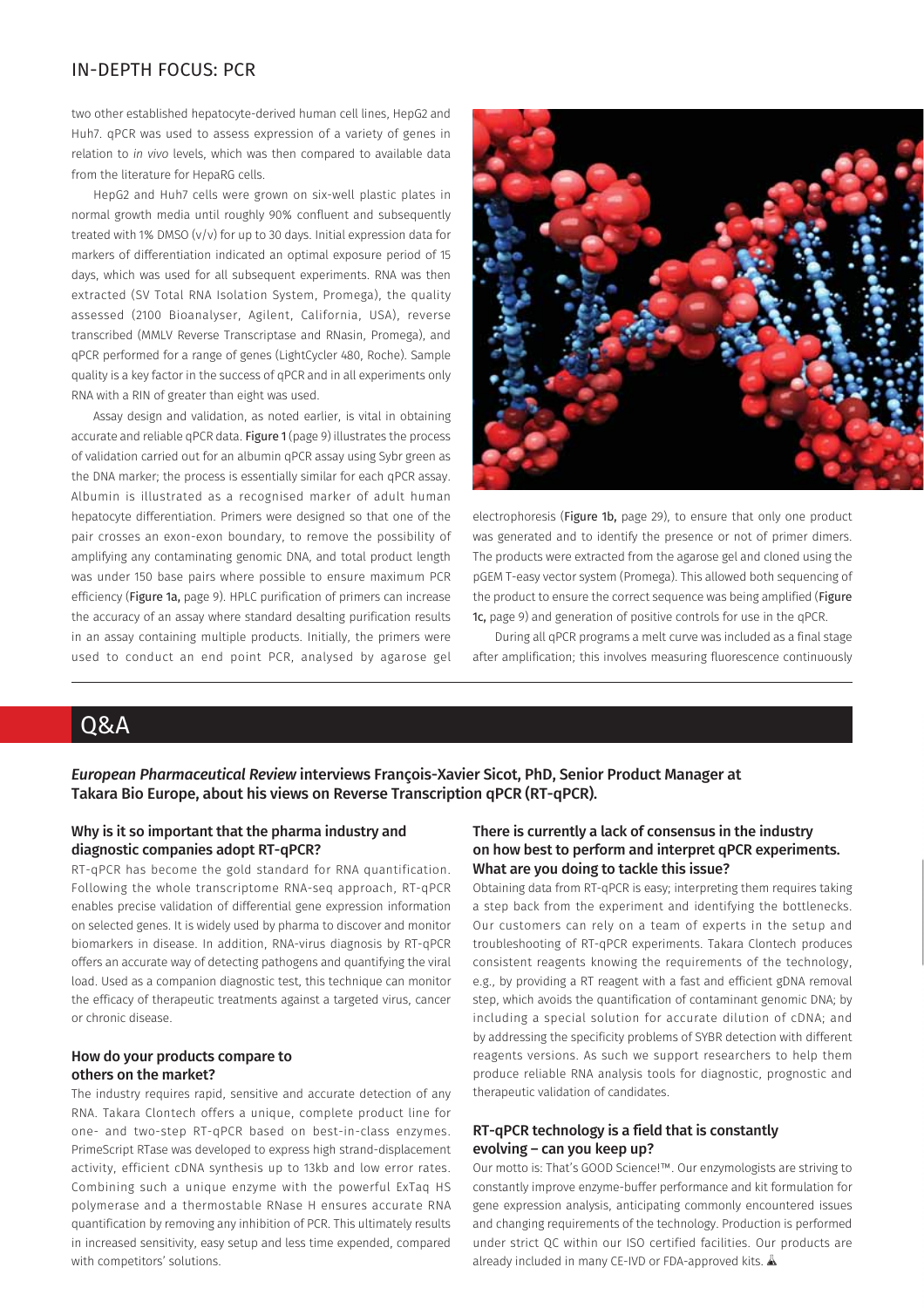

as the temperature is increased slowly from 65 to 95°C. SYBR green dye is initially bound by the double stranded DNA products which are the result of amplification; with the slow increase in temperature a point is reached at which the secondary structure denatures and the DNA strands separate, resulting in a sharp decrease in fluorescence as the SYBR green dissociates from the DNA. The temperature at which this occurs is specific to each product, allowing determination of whether the sample products are identical to that of positive or negative

controls. Figure 1d (page 9) provides an example of the melting temperature (designated  $T_m$ ) graphic from the albumin qPCR assay, indicating that all products (including positive control) have the same  $T_m$ . Negative controls (illustrated as the flat blue lines along the bottom of the trace) indicate that any small amount of product present differs from that seen in the samples and positive controls. The range of  $T_m$ s observed in this assay is small, with good efficiency and small errors for the standard curve (a one in 10 serial dilution of the cloned PCR product over five orders of magnitude) (Figure 1e, page 9).

The efficiency, calculated from the slope of the standard curve, indicates that the amount of product detected in this assay increases by 2.003 with every cycle. Since an efficiency of exactly two, the theoretical value for qPCR, would indicate an exact doubling of product with each cycle, this assay is working well. For all assays used in this analysis of cell lines, efficiency values were as close as possible to two. If initial attempts showed efficiency significantly below this, optimisation of primer and template concentrations and annealing temperature were performed. Suitable reference genes for normalisation of the data were determined using GeNorm software**18**, and primer sets purchased from PrimerDesign (Southampton, UK) which were TOP1 and GAPDH for Huh7 cells, and hATP5b and GAPDH for HepG2 cells. Numerous studies**19-22** have indicated that many commonly used reference genes vary between tissue and sample types; therefore the MIQE guidelines suggest that better quality data are obtained using more than one reference gene.

Cell lines were compared before and following DMSO treatment as a proposed tool to enhance hepatocyte differentiation and compared to expression in a sample of whole liver cDNA comprised of a pool of three

gor

# Is your **RT-qPCR data hiding** behind gDNA contamination?

- ✔ 2 minutes gDNA removal step with a potent DNase
- $\checkmark$  15 minutes RT reaction
- 100% accuracy in gene expression analysis



2 step RT-qPCR on mouse Rsp18 gene. 2pg-2ug total RNA was RTed with PrimeScript™ RT reagent (cat. no. RR037) or PrimeScript RT reagent with gDNA eraser (cat. no. RR047) for 15 minutes. With RR047, the RNA was spiked with 200 ng mouse gDNA and incubated for 2 minutes with gDNA eraser prior to the RT step. No significant change in detection is observed after gDNA eraser treatment compared with the RT alone.

PrimeScript™ RT reagent with gDNA eraser removes any trace of gDNA contaminant from your RNA for your gene expression analysis by real-time two-step RT-PCR.



www.clontech.com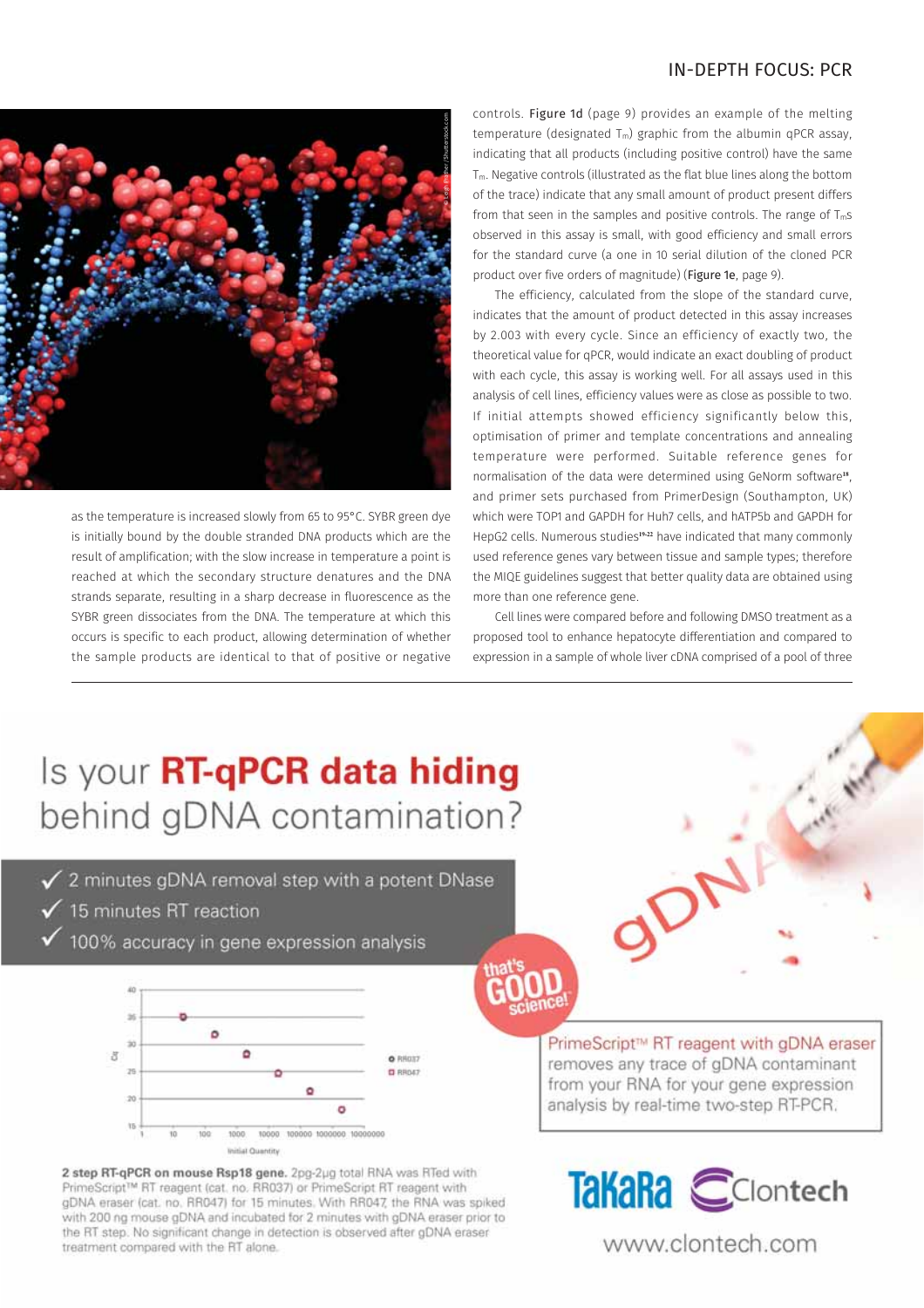

**Figure 2:** mRNA expression, shown relative to that in the liver, of basal and DMSO-related HepG2 and Huh7 cells assessed by qPCR for albumin (a), AFP (b), MDR1 (c) and CYP3A4 (d). A minimum of N=3 experiments were performed for HepG2 and Huh7 results. A literature search was performed to obtain data for levels of mRNA expression in the HepaRG cell line, with the highest (purple) and lowest (green) values shown

66 A qPCR assay would provide a relatively inexpensive, high-throughput means of determining the differentiation state of cells **99** 

human liver samples (37 year old Caucasian male, 64 year old Caucasian male, 70 year old Caucasian female; purchased from PrimerDesign, UK). Albumin and alpha-feto protein (AFP) mRNA expression were determined to inform the relative hepatocyte-like differentiation of cells. Albumin expression is indicative of an adult-like differentiation comparable to hepatocytes *in vivo*, while AFP expression is indicative of de-differentiated foetal-like hepatocytes**23,24**. A slight increase in albumin

mRNA expression following DMSO treatment was observed for both HepG2 and Huh7 cells, but this was much lower than the levels in liver (Figure 2a). Reported albumin mRNA expression in HepaRG cells ranged from close to liver to similar to that in HepG2 and Huh7 cells<sup>12,14,25</sup> (Figure 2a). AFP mRNA should decrease with differentiation; this was observed following

DMSO treatment of Huh7 cells but not within HepG2 cells (Figure 2b). HepaRG cells are reported to express AFP at very low levels, similar to those in the liver *in vivo***12,14,25**.

Results for two other genes of interest are illustrated in Figure 2; the multidrug resistance protein 1 (MDR1 or P-gp) transporter and the key drug-metabolising enzyme CYP3A4**26**. MDR1 is expressed extensively in the liver and increased expression can be associated with drug resistance in tumours; a high level of expression may lead to erroneous results in drug testing with cell models. HepG2 cells illustrated increased levels of MDR1 expression compared with liver under basal conditions, which was not reduced by DMSO treatment. MDR1 expression in Huh7 was lower than that found in liver and again was not altered by DMSO treatment. Reported expression of MDR1 in HepaRG

without treatment with DMSO (Figure 2d) **12,14,25,28,29**. At face value, while the cell lines under consideration here do not provide adequate models for differentiated adult hepatocytes, the data suggest that HepaRG may be the closest approximation. However, the

cells varied between levels similar to those in HepG2 and comparable to liver**14,27-29**. Critically, there was a high level of expression of CYP3A4 in liver, but this was not replicated in any of the cell lines, with or

> results from these qPCR comparisons require some more detailed examination. Ceelen and colleagues**<sup>30</sup>** discussed HepaRG qPCR data and its compliance with the MIQE guidelines. They noted that many of the previous publications analysing mRNA levels in HepaRG cells utilised 18S rRNA as a reference gene. Upon conducting analysis of the suitability of

reference genes in HepaRG cells with three different algorithms, including the GeNorm software, 18S rRNA was ranked among the least suitable by all three algorithms. Ceelen *et al.*<sup>31</sup> further analysed more than 20 previously published studies of qPCR in HepaRG cells, revealing that MIQE recommendations concerning appropriate housekeeping gene selection had not been taken into consideration. Thus, forming definitive conclusions on the superiority of HepaRG cells based on the evidence of such poorly controlled qPCR data alone is perhaps questionable.

#### Conclusion

Quantitative PCR analysis of cell models is a powerful tool, if applied robustly. It has identified that neither HepG2 nor Huh7 cells are ideal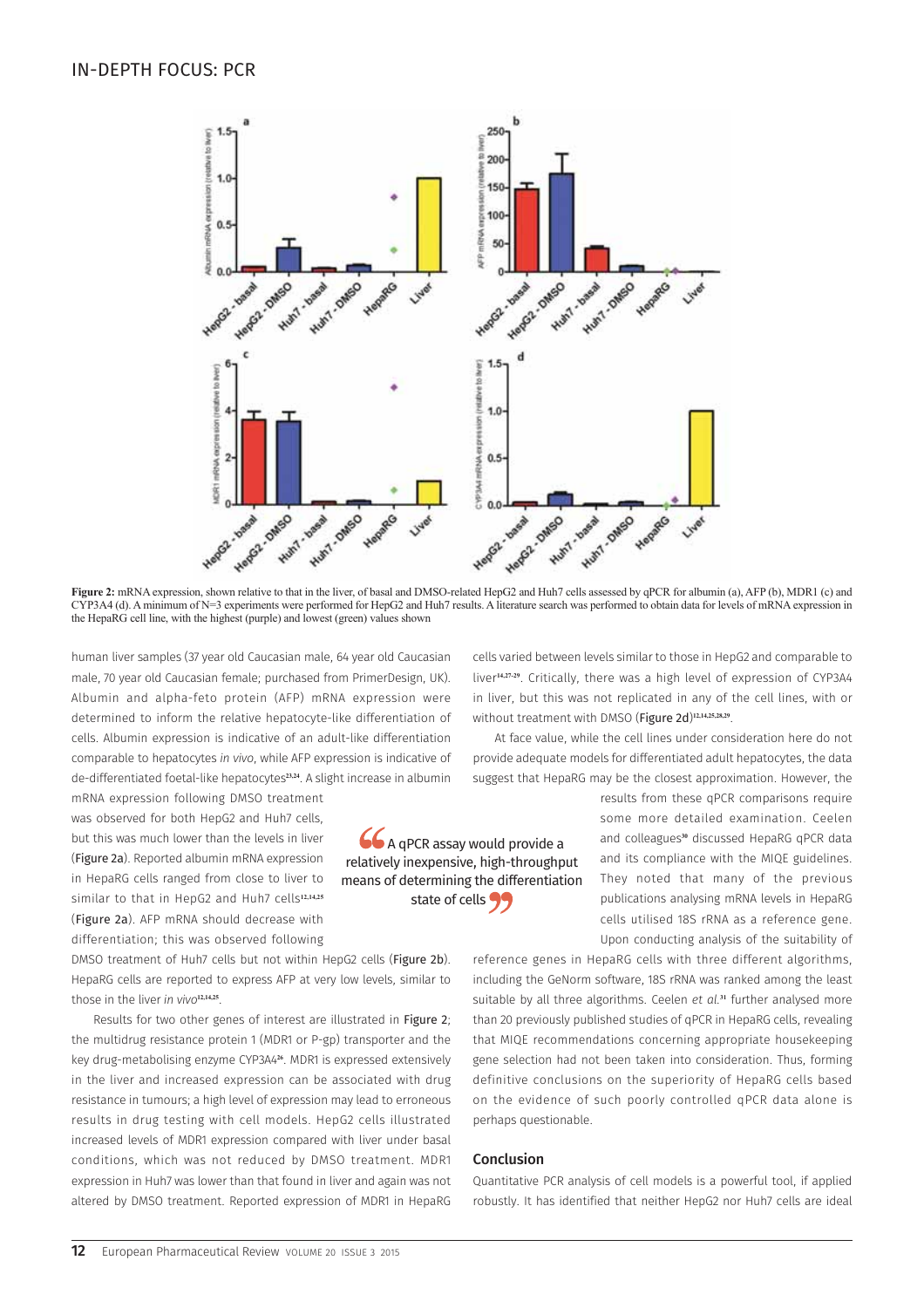

# **Not Even a Gust of Wind**  Will Affect Your Weighing

Even small air currents can stop your balance from settling. But the breakthrough weighing pan – **SmartPan™** – on XPE precision balances combats such influences to deliver your results up to twice as fast, and improve repeatability up to two-fold, even in a fume hood.

Our brand new white paper presents empirical test data demonstrating how the effects of air currents can be dramatically reduced.



**www.mt.com/smartpan** Free download: